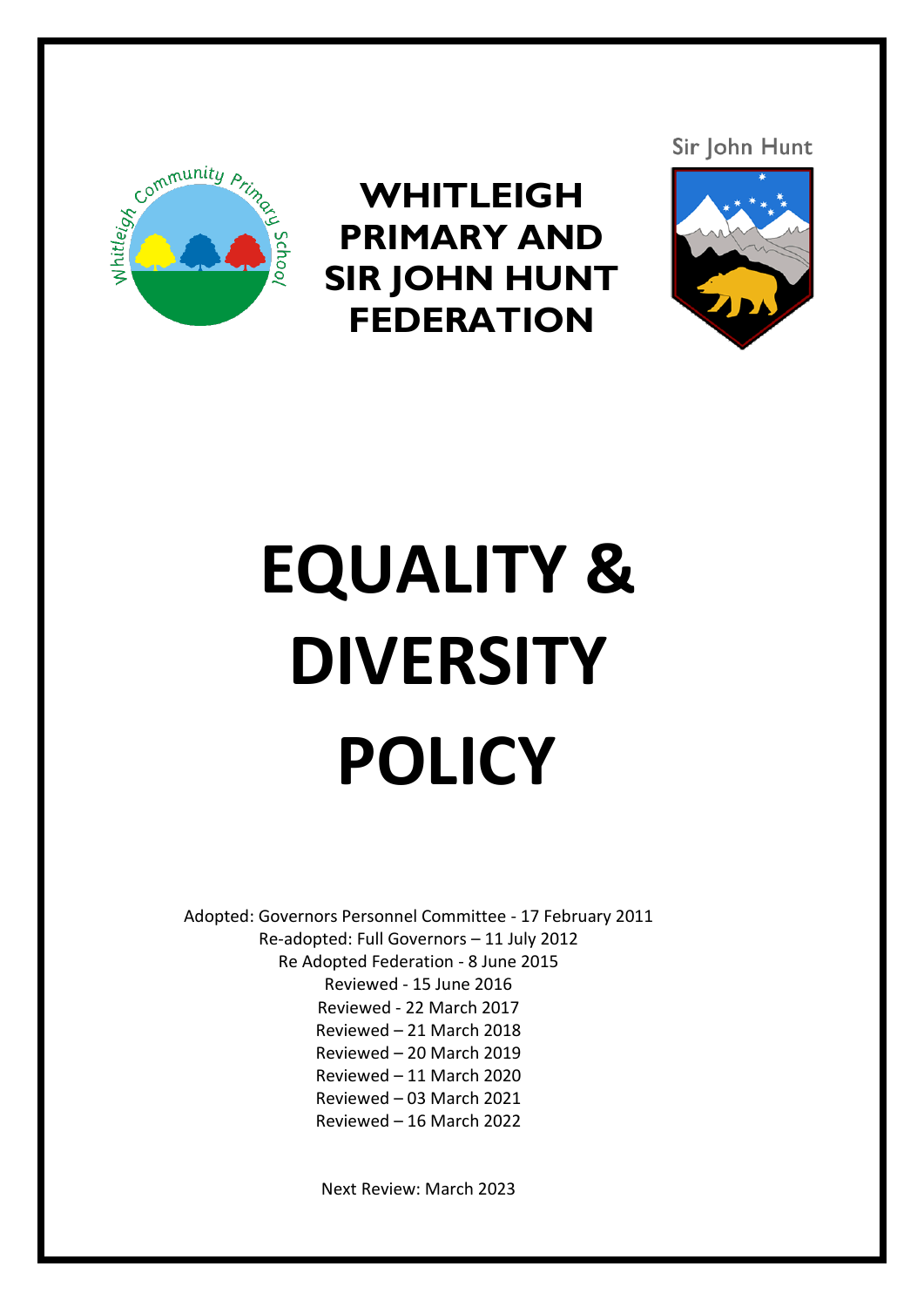## **PLP - APRIL 2016 CHANGES**

| March 2003:       | Policy Implemented                                |
|-------------------|---------------------------------------------------|
| June 2010:        | Styling revised in line with corporate guidelines |
| December 2011:    | Policy updated                                    |
| April 2016:       | Policy reviewed                                   |
| <b>March 2022</b> | Policy reviewed WPSJH                             |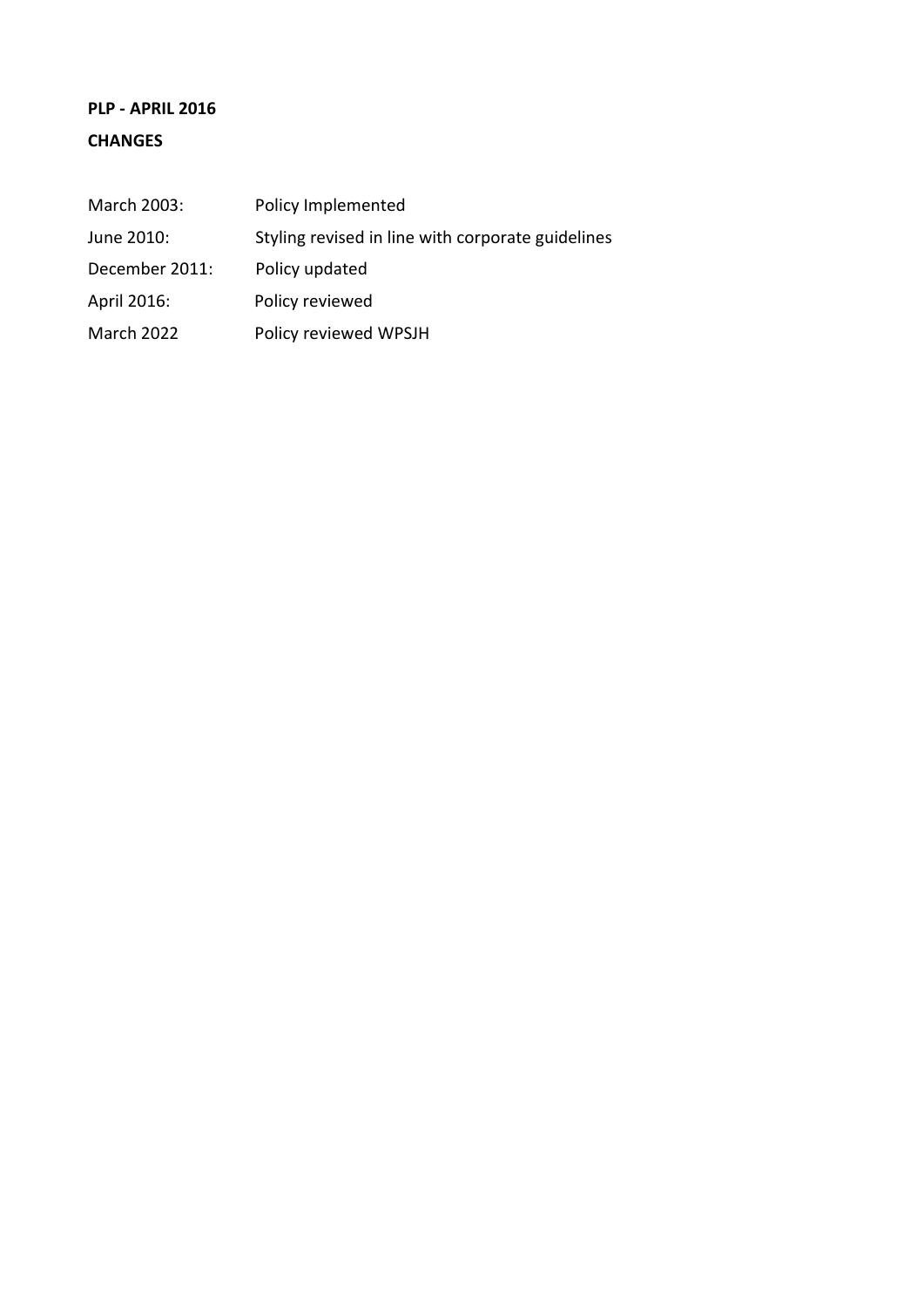#### **CONTENTS PAGE**

| 1                                        | Policy statement           | 2 |
|------------------------------------------|----------------------------|---|
| 2                                        | Our commitment             | 2 |
| 3                                        | Application                | 3 |
| 4                                        | Monitoring                 | 5 |
| 5                                        | Complaints                 | 5 |
| 6                                        | Positive action            | 6 |
| 7                                        | Frequently asked questions | 6 |
|                                          |                            |   |
| Governor/Headteacher/Principal signature |                            | 7 |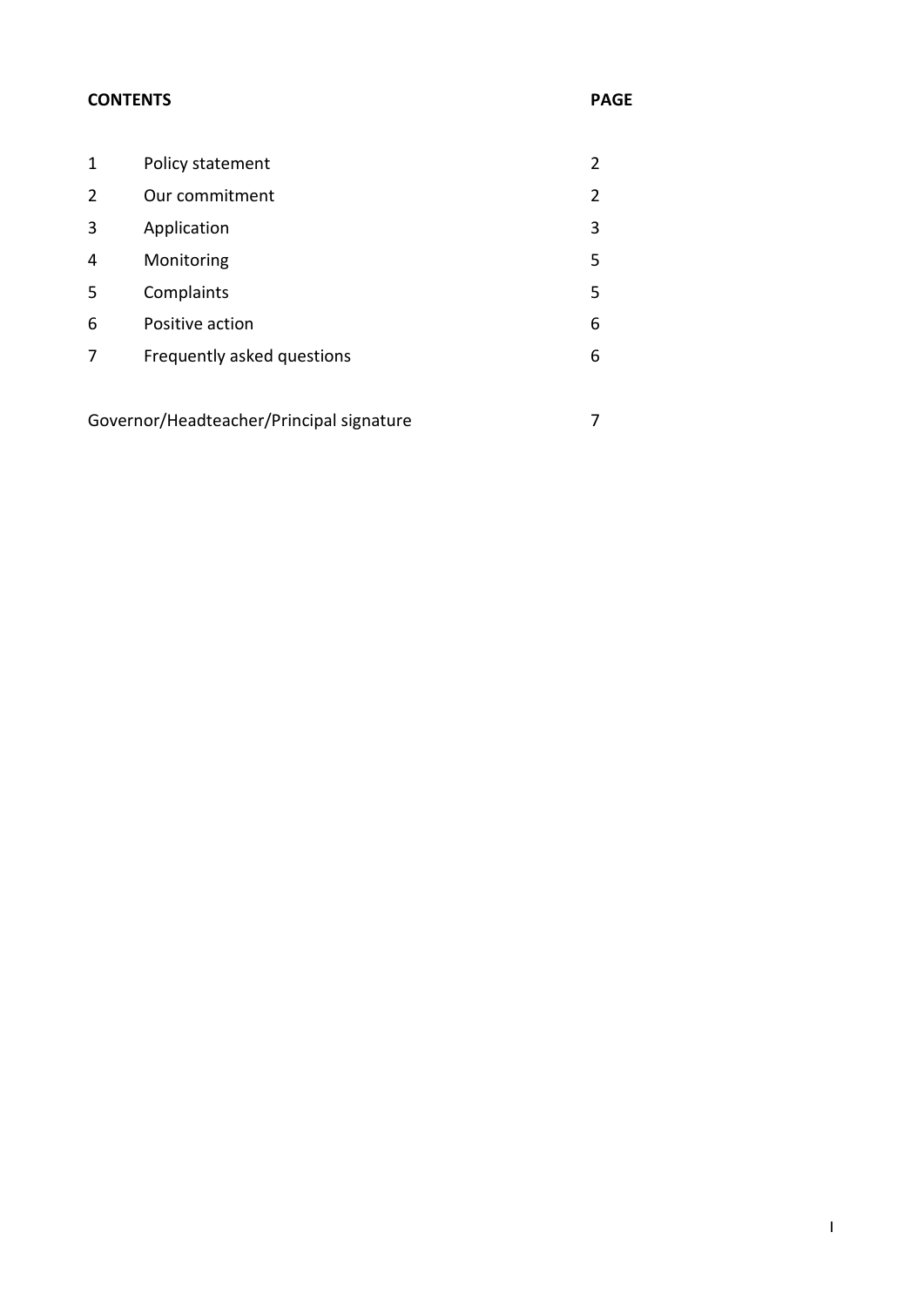## **1 POLICY STATEMENT**

The Federation recognises the schools' responsibility as an employer for setting standards of fair treatment. The Federation will provide equal opportunities to any employee or applicant and will not discriminate either directly or indirectly. Our aim is that our workforce will be truly representative of all sections of society and each employee feels respected and able to give of their best.

All employees, whether part-time, full-time or temporary, will be treated fairly and with respect. Selection for employment, promotion, training or any other benefit will be on the basis of aptitude and ability. All employees will be helped and encouraged to develop their full potential. Further guidance and information about how to create a fair workplace can be found on the [ACAS website.](http://www.acas.org.uk/index.aspx?articleid=1363)

## **2 OUR COMMITMENT**

This Equality and Diversity Policy is our formal commitment to fairness, reducing inequalities. We will work hard to keep this promise even when we face challenges. If we do not do this, we will respond to concerns or complaints, and do our best to put things right and learn from this.

The Governing Body has overall responsibility to ensure this policy is consistently applied and the Senior Management Teams have responsibility for the implementation of the policy.

The Equality Act 2010 was introduced to ensure protection from discrimination, harassment and victimisation on the grounds of specific characteristics (referred to as **protected characteristics**).

For schools, this means that it is unlawful to discriminate against individuals or treat them less favourably because of their sex; race; age; disability; religion or belief; gender reassignment; sexual orientation; pregnancy or maternity.

#### **Under the Act, the school is expected to comply with the Public Sector Equality Duty (PSED). This requires us to:**

- Eliminate unlawful discrimination, harassment and victimisation
- Advance equality of opportunity between different groups
- Foster good relations between different groups

#### **As a public organisation, we are required to:**

- Have due regard to the PSED when making decisions, taking action or developing policy and practice.
- Publish information to show compliance with the Equality Duty. This is done via our Equalities Policy.
- Publish Equality Objectives which are specific and measurable.

Our Equalities Policy is in line with national guidance and contains information about how the school complies with the Public Sector Equality Duty. We also give guidance to staff and the wider school community on our approach to promoting equality.

Our Equality Objectives reflect the school's priorities, our Cooperative values and draw upon available data and other evidence. Careful analysis of this is undertaken in order to ensure that we are working to achieve improved outcomes for different groups.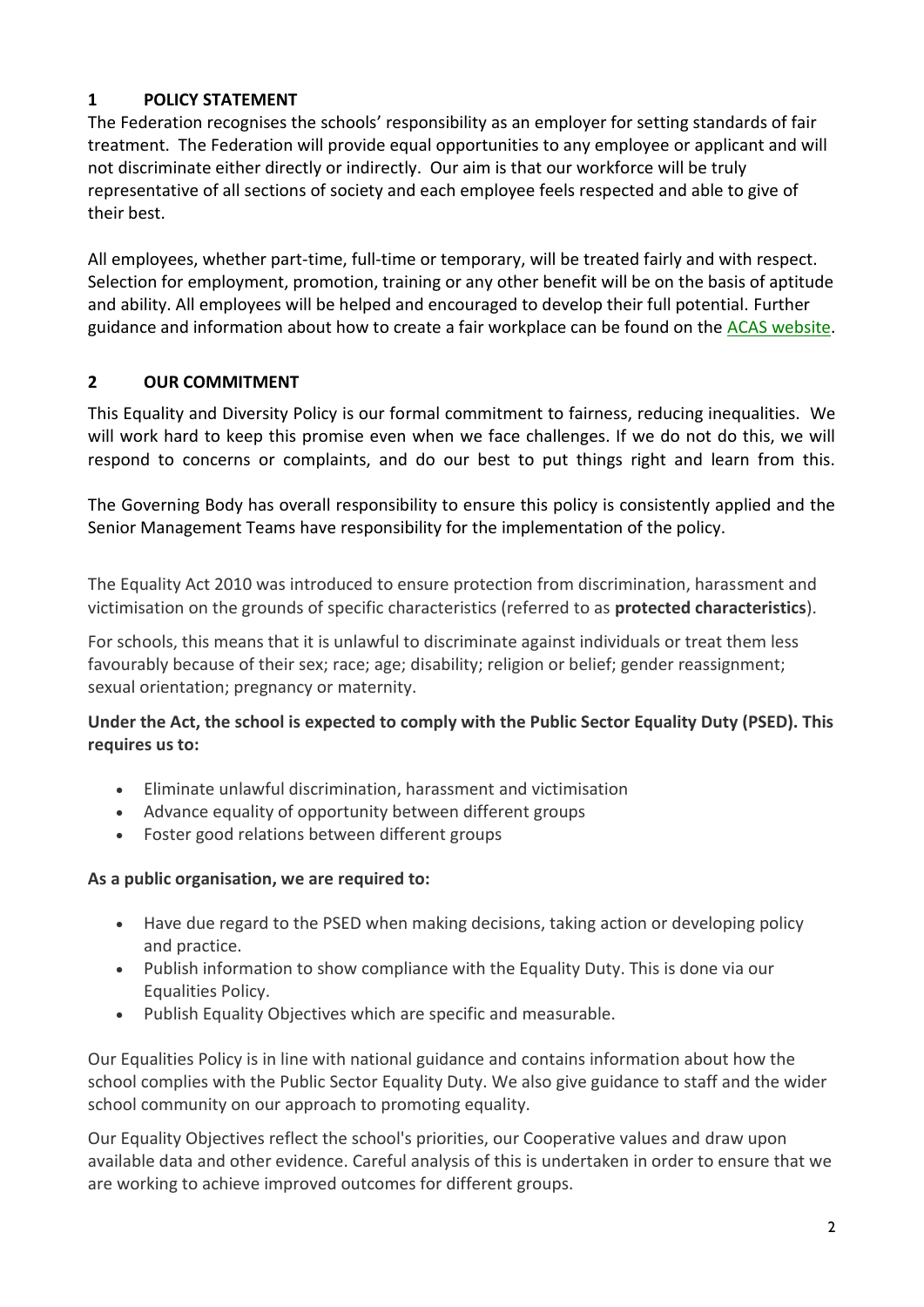#### **For 2021 - 2022, our Equality Objectives are:**

- To continue to provide a school environment that welcomes, protects and respects diverse people.
- To continue to close the gaps in attainment and achievement between students and all groups of students; especially boys and girls, disadvantaged students, students with Special Educational Needs and Disabilities, Looked After Children, and students from different heritage groups.
- To ensure that all students are given the opportunity to make a positive contribution to the life of the school, particularly focusing on developing leadership opportunities for all students.
- To eradicate the use of homophobic, sexist, racist and other discriminative language by students in the school.
- To review the accessibility across the school for students, staff and visitors with disabilities, including access to specialist teaching areas.

Specific tasks relating to these objectives can be found within the respective school's School Development Plans

## **3 APPLICATION**

All employees have personal responsibility for the practical application of the policy and those with responsibility for staff are reminded that they may be held individually accountable for ensuring that no form of discrimination occurs in the recruitment, selection, promotion and training of employees.

Enquiries will be made into suspected cases of direct discrimination or acts of commission or omission which lead to indirect discrimination. Any such practices will be stopped and disciplinary action may be taken against the individual(s) concerned.

## **The Governing Board will:**

- Ensure that the equality information and objectives as set out in this statement are published and communicated throughout the school, including to staff, pupils and parents, and that they are reviewed and updated at least once every four years.
- Delegate responsibility for monitoring the achievement of the objectives on a regular basis to the Headteacher/Principal who will endeavour to ensure the objectives remain relevant and up to date.

## **The Principal / Headteacher will ensure that:**

- Knowledge and understanding of the equality objectives are promoted amongst staff and pupils
- Monitor success in achieving the objectives and report back to the governors

## **Staff will ensure that**

- Teaching and learning takes this policy into account
- Diversity will be recognised as a positive, rich resource for teaching, learning and the curriculum

## **Equality information and objectives**

Schools must publish equality information and objectives and ensure they are updated annually.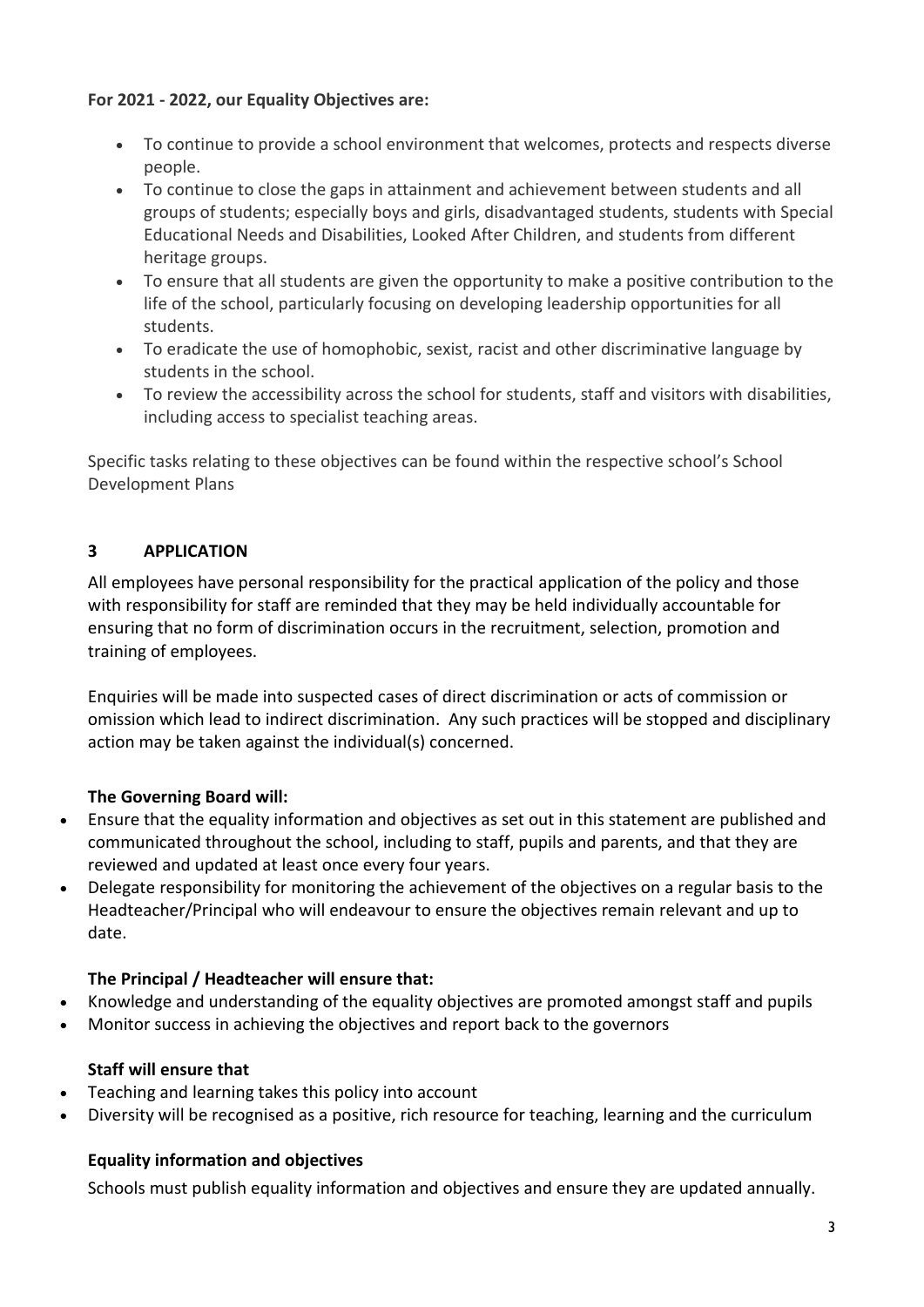#### **Recruitment and Selection**

The selection process is of crucial importance and must be carried out according to objective jobrelated criteria which must be subject to regular review. The Federation will endeavour through appropriate training to ensure that employees making selection decisions will not discriminate whether consciously or unconsciously in making these decisions. The Federation will ensure:

- That the selection criteria relate to job requirements and are not discriminatory by asking for inappropriate qualifications or experience.
- Job advertisements are not without proper reason confined to publications or worded in such a way as to exclude applicants either individually or of a particular group.
- Advertisements will carry a statement that the schools are an equal opportunity employer.
- Every job is open equally to all applicants with the required qualifications except where conditions of privacy, and decency or authenticity apply or in cases where the job involved the provision of personal services.
- Applications will be dealt with in accordance with the Governing Body's recruitment and selection policy.
- Where selection tests are used they are validated to ensure they relate directly to the job requirements and/or career requirements and measure an individual's ability to do or train for the particular work or career. Such tests are reviewed regularly to check that they remain relevant and free from bias either in content or scoring.

#### **Training**

Equal opportunities must be integrated into all training concerned with selection skills, staff assessment, counselling, staff development and the management or supervision of staff. The importance of equal opportunities in the field of customer care initiatives is also recognised. The Federation will ensure:

- **■** Transfer, promotion and training are open equally to all eligible employees and selection criteria do not exclude applicants from any group.
- Specific training on recruitment and selection will be undertaken by governors and staff as appropriate, to ensure awareness of the wider implications of discrimination.

#### **Promotion**

It is in the Federation's interest to provide equal opportunities for promotion to all employees. Headteachers/Principals must continually assess the promotion potential of all employees and all promotion decisions must be made in accordance with objective selection criteria.

#### **Grievance and Discipline**

Employees who believe that they have experienced unfair or unlawful discrimination or racist or sexist abuse or harassment should raise their concern through the applicable grievance procedure.

It is important to understand that employees who consider they have failed to secure adequate redress, within the procedure of the Governing Body, may choose to take their case to an industrial tribunal. External applicants who feel they have been unfairly discriminated against may also take their case to an industrial tribunal. In these circumstances complaints can be brought against individual employees as well as the Governing Body and the employing authority.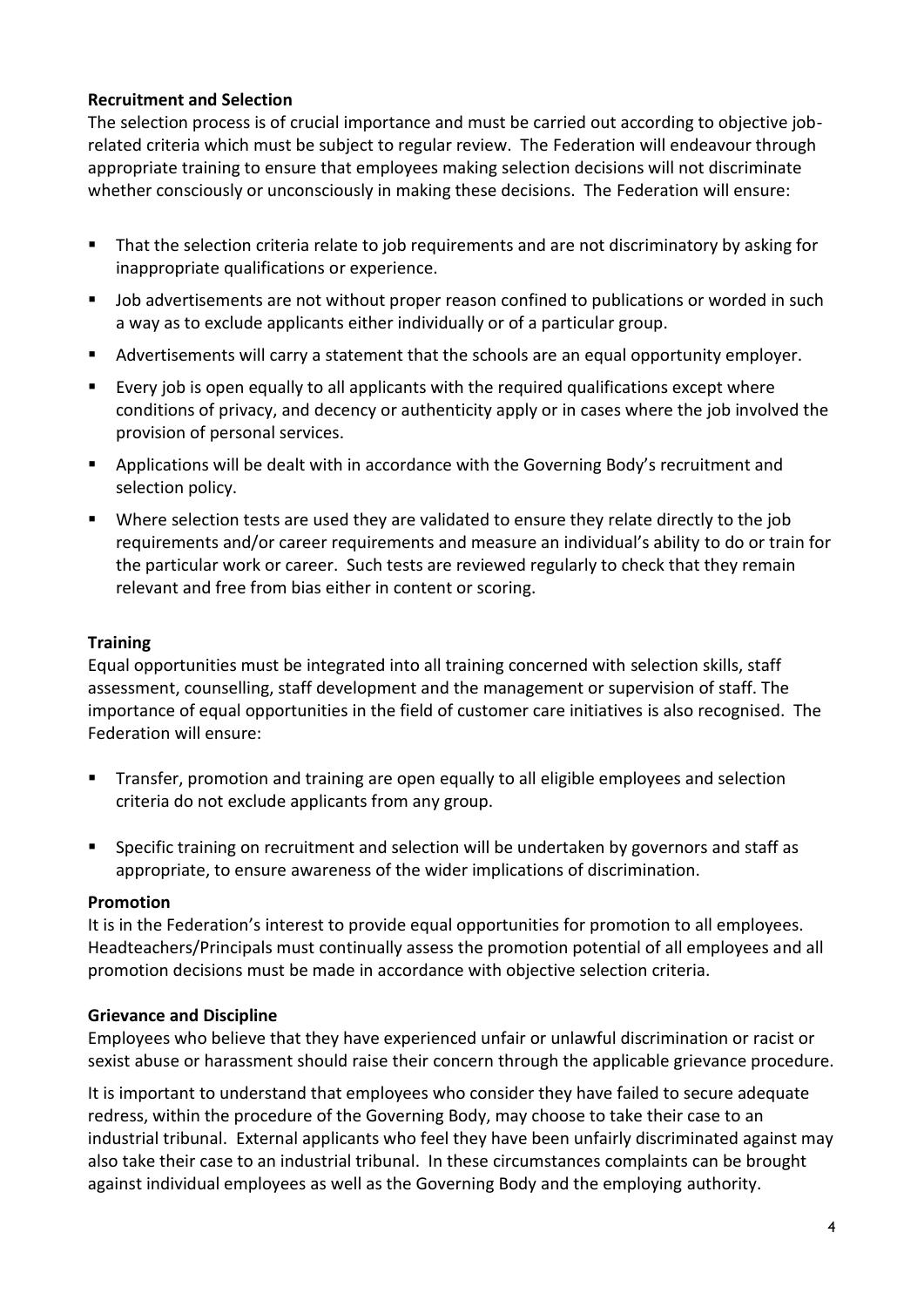#### **4 MONITORING**

The Federation will establish appropriate information and monitoring systems to assist the effective implementation of the policy. Information will only be collected which will be used and will be held confidentially.

Most organisations will collect information based on current UK legislation. This protects people against discrimination because of:

- [age](http://www.acas.org.uk/index.aspx?articleid=1841)
- [disability](http://www.acas.org.uk/index.aspx?articleid=1859)
- [gender reassignment](http://www.acas.org.uk/index.aspx?articleid=2064)
- [marriage and civil partnership](http://www.acas.org.uk/index.aspx?articleid=1831)
- [pregnancy and maternity](http://www.acas.org.uk/index.aspx?articleid=5271)
- [race](http://www.acas.org.uk/index.aspx?articleid=1849)
- [religion or belief](http://www.acas.org.uk/index.aspx?articleid=1856)
- [sex](http://www.acas.org.uk/index.aspx?articleid=1814)
- [sexual orientation.](http://www.acas.org.uk/index.aspx?articleid=1824)

The table below sets out the legal position regarding monitoring:

|                     | <b>Legal position</b>                                                                                                                                   |
|---------------------|---------------------------------------------------------------------------------------------------------------------------------------------------------|
| Race and Ethnicity  | A requirement for public bodies to monitor ethnicity.                                                                                                   |
|                     | Use the ethnic groupings set out in the 2001 Census standards as<br>a minimum                                                                           |
| Gender              | A requirement for public bodies to monitor gender - male and<br>female.                                                                                 |
| Gender reassignment | Covered by the public equality duty, however but any monitoring<br>will require careful consideration.                                                  |
| Disability          | A requirement for public bodies to monitor disability. You are<br>required to make reasonable adjustments to help a disabled<br>person give their best. |
| Sexual orientation  | A requirement to monitor in public sector from April 2011.                                                                                              |
| Religion and belief | A requirement to monitor in public sector from April 2011.                                                                                              |
| Age                 | A requirement to monitor in public sector from April 2011.                                                                                              |

The Governing Body will review implementation and the need for monitoring.

#### **5 COMPLAINTS**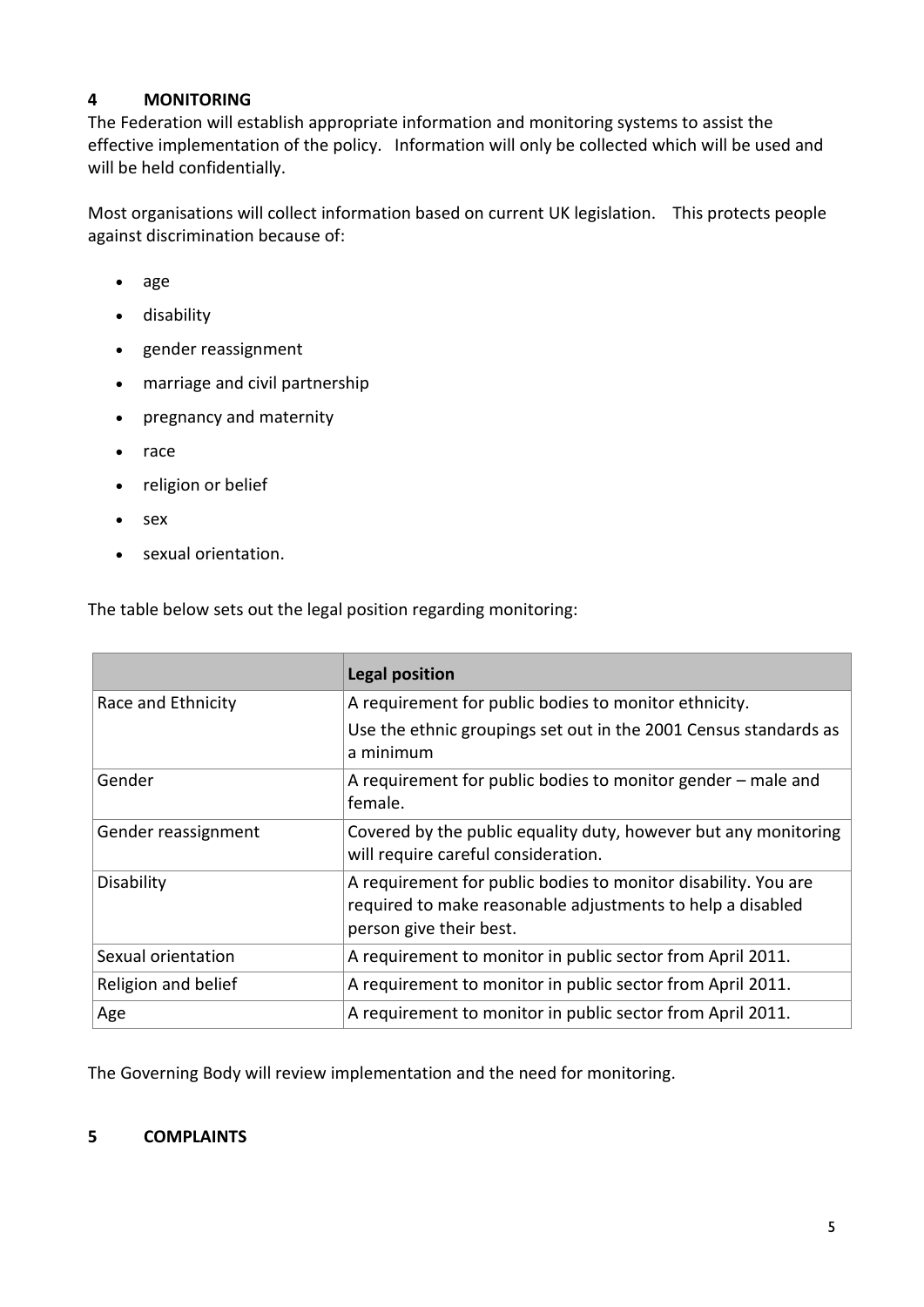Employees who believe that they have suffered any form of discrimination, harassment or victimisation are entitled to raise the matter through the agreed procedures. All complaints of discrimination will be dealt with seriously, promptly and confidentially.

## **6 POSITIVE ACTION**

The Equality Act allow employers to take positive action if you think that employees or job applicants who share a protected characteristic suffer a disadvantage connected to that characteristic, or if their participation in an activity is disproportionately low.

The Equality Act 2010 from April 2011 allows you, if you want to, to take a protected characteristic into consideration when deciding who to recruit or promote. However, you can only do this when you have candidates who are "as qualified as" each other for a particular vacancy. This does not mean they have to have exactly the same qualifications as each other, it means that your selection assessment on a range of criteria rates them as equally capable of doing the job.

You would also need some evidence to show that people with that characteristic face particular difficulties in the workplace or are disproportionately under-represented in your workforce or in the particular job for which there is a vacancy. In these circumstances, you can choose to use the fact that a candidate has a protected characteristic as a 'tie-breaker' when determining which one to appoint. You must not have a policy of automatically treating job applicants who share a protected characteristic more favourably in recruitment and promotion. This means you must always consider the abilities, merits, and qualifications of all of the candidates in each recruitment or promotion exercise. Otherwise, your actions would be unlawful and discriminatory.

## **7 FREQUENTLY ASKED QUESTION**

## **What kinds of words won't be permissible in job adverts?**

Employers should ensure that their job advertisements do not imply or suggest that a person of a particular age should not apply for the job being advertised, unless that job has a genuine occupational requirement

In order to attract job applicants of a particular age, employers may wish to extend the publication of their job vacancies, for example, to magazines or newspapers aimed at persons of a particular age or within a certain age group.

The Government has suggested the following examples:

"An employer places a job advertisement only in a magazine for young people, because this age group is underrepresented in his business. This may in practice encourage applications mainly from younger people, so it may be indirectly discriminatory. If so, it would fall under the positive action provision. It will be lawful if it reasonably appears to the employer that this helps to compensate for a disadvantage suffered by this age group.

"The same applies if the employer asks a headhunting firm to search particularly for candidates in a certain age group (because that age group is underrepresented in its workforce). As long as applications from people in other age groups are not excluded, this is covered by the positive action provision."